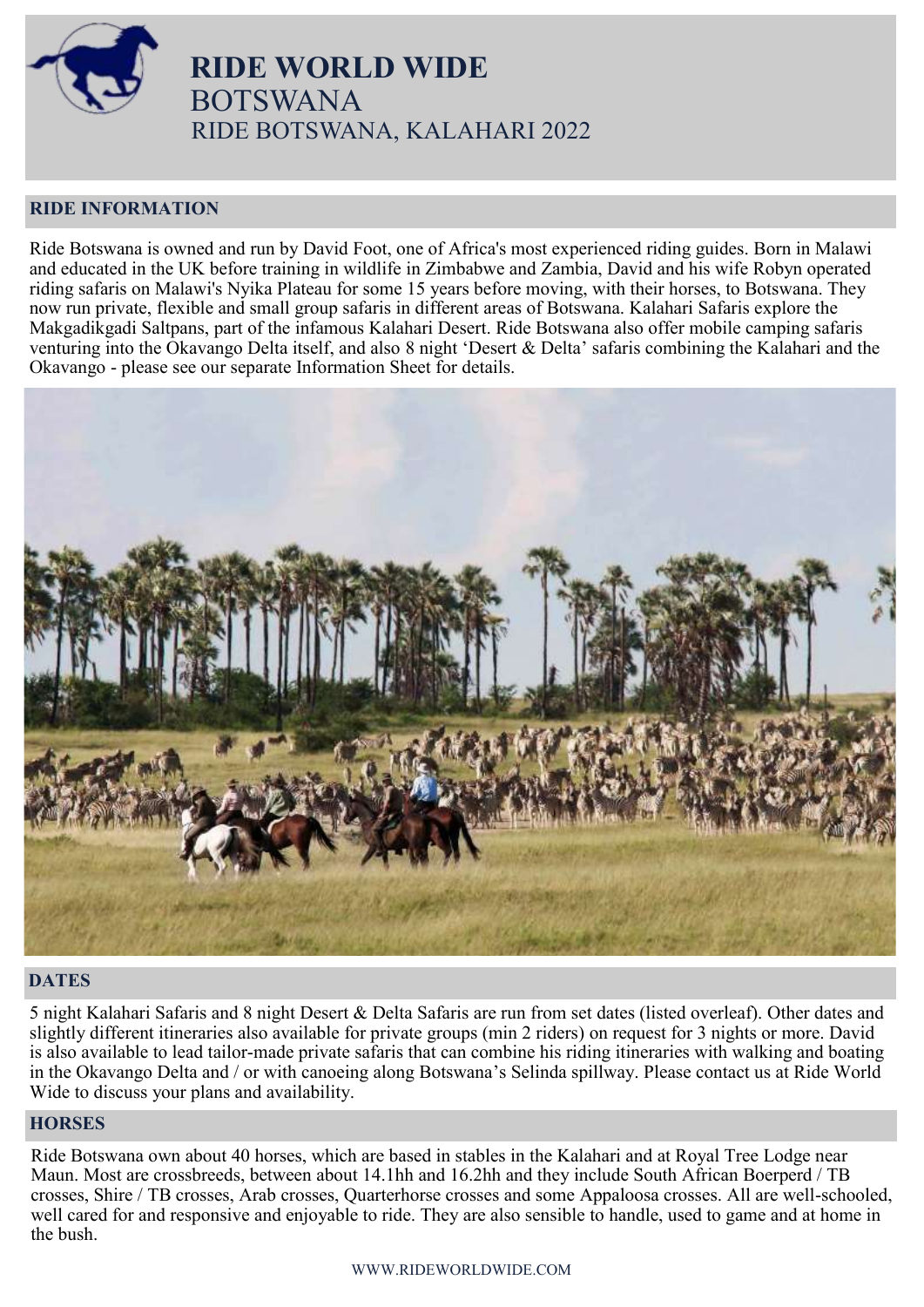# **TACK**

Saddles are comfortable Maclellans (a 'cavalry type' saddle that is a cross between an English and Western style) or English Wintecs, with saddle bags provided for personal belongings where necessary.



# **RIDING**

Kalahari Safaris take place in the Kalahari's Makgadikgadi Salt pans. Standard 5 night itineraries include riding on 5 days, usually an introductory ride on the first day, followed by 4 consecutive days riding, with 4 to 7 hours in the saddle each day. Days are normally broken up into a long morning ride with a late lunch eaten in camp and the afternoon for a guided walk or game drive; or a full day ride moving to a new camp, stopping for lunch and refreshments en-route. Shorter 3 night itineraries are also possible, staying at Camp Kalahari and riding out to explore a different area each day. Riding groups are normally limited to a maximum of 8 riders but groups of 10 may be possible by arrangement.

## **WEIGHT LIMIT**

95 kgs (15 stone) but please contact us if you are close to this so we can check suitable horses are available.

## **PACE**

The riding pace on the safaris varies with the terrain and riders' ability and wishes, but the Makgadikgadi particularly offers masses of scope for fun, fast riding - it is a fantastic, flat and open riding environment. In the dry season, the sandy going underfoot is firm and ideal for exhilarating trots and long, long canters spreading out to enjoy the never-ending space. In the 'green' (wet) season, when the Pans themselves may be full of water, game paths through adjacent grasslands are perfect for long, relaxed canters. At any time of year, riding is also through the islands of palm trees and mopane woodland where horses pick their way quite slowly and carefully.

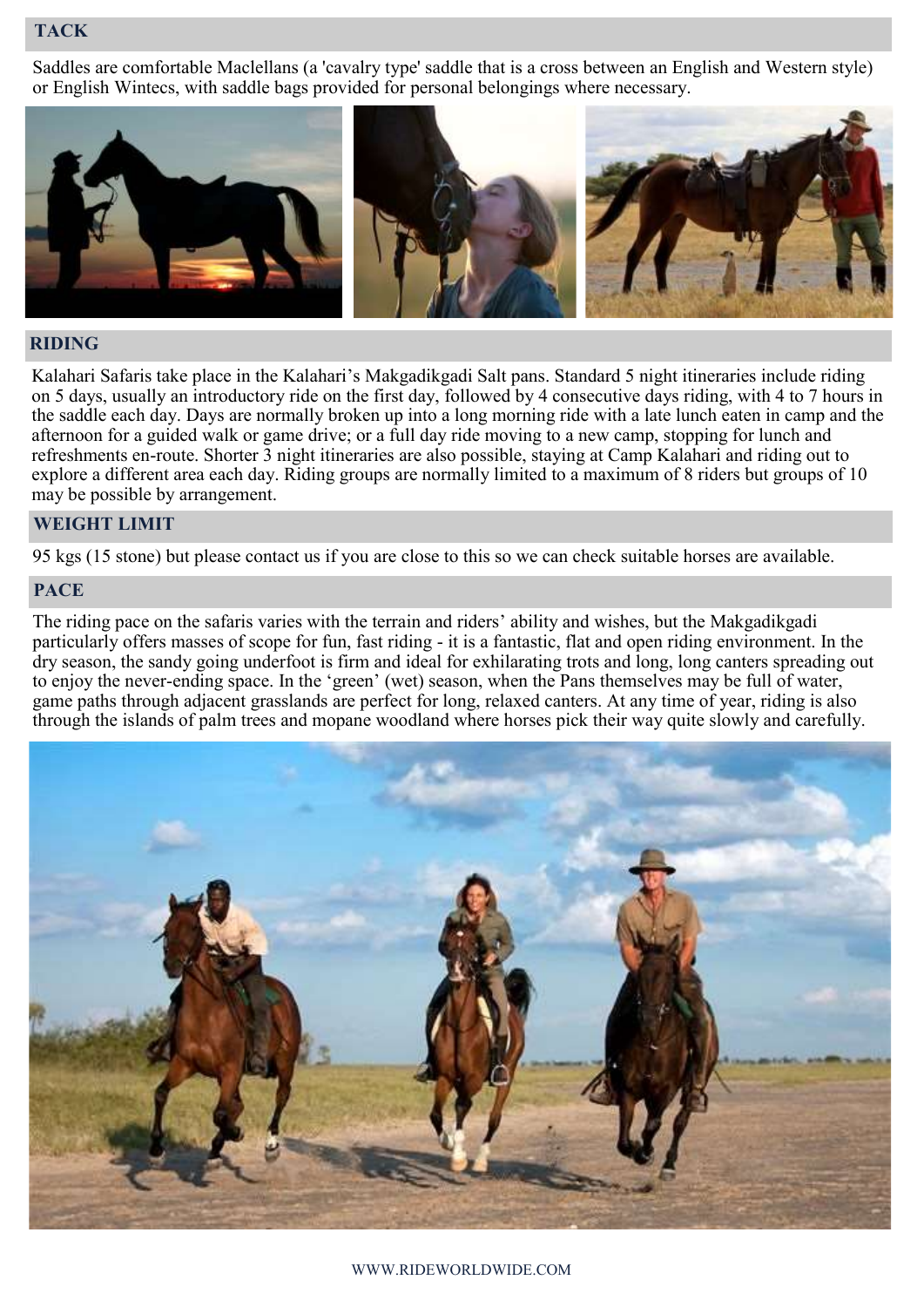# **RIDING EXPERIENCE**

Kalahari Safaris are aimed at reasonably competent, confident riders. Riding is in a very remote, open area with no fences or other boundaries to restrict you and where game wanders freely. To join these safaris you should be comfortable, balanced and in control on a well schooled horse at all paces (including long trots and long fast canters) and used to riding in open country with a group of horses. You also need to be relaxed and secure in the saddle in case your horse reacts suddenly. Participants are expected to have some riding experience and ideally should be comfortable and secure at a walk, trot and for short periods of canter, but with flexible hours and flat, quite easy terrain, these are ideal for a first experience of riding in the African bush as well as for more experienced riders who want to fit a couple of days riding into a trip to Botswana. Accompanied children are accepted on safaris at Ride Botswana's discretion; generally the minimum age is 12 yrs although younger riders, who are confident and strong, may be taken by arrangement. In all cases, riding fitness is important and if you do not ride regularly at home, you should accustom yourself to the time you will spend in the saddle with concentrated riding before you go. Non-riders are welcome to join any safari, meeting riders for lunch and in the evenings, with days filled with other game viewing activities (game drives, walks etc).



### **TERRAIN**

The Makgadikgadi Pans are quite unlike anywhere in Africa! In the centre of the Pans, limitless flatness stretches in every direction. There are no visual landmarks and all around is a vast moonscape, making it easy to lose your sense of perspective. In the dry season, the flat sand is firm and bare; when the Pans fill with water, they draw in thousands of zebra and wildebeest and provide a wonderful watery environment for big herds of game and also large flocks of flamingos. Grassland bordering the salt-pans is criss-crossed with a network of sandy wildlife paths and palm-covered sand dunes form a chain of islands on the ancient lake-bed. Away from the Pans, the vegetation thickens to mopane and acacia woodland interspersed with grassland, a good habitat for smaller game and birds of prey.



WWW.RIDEWORLDWIDE.COM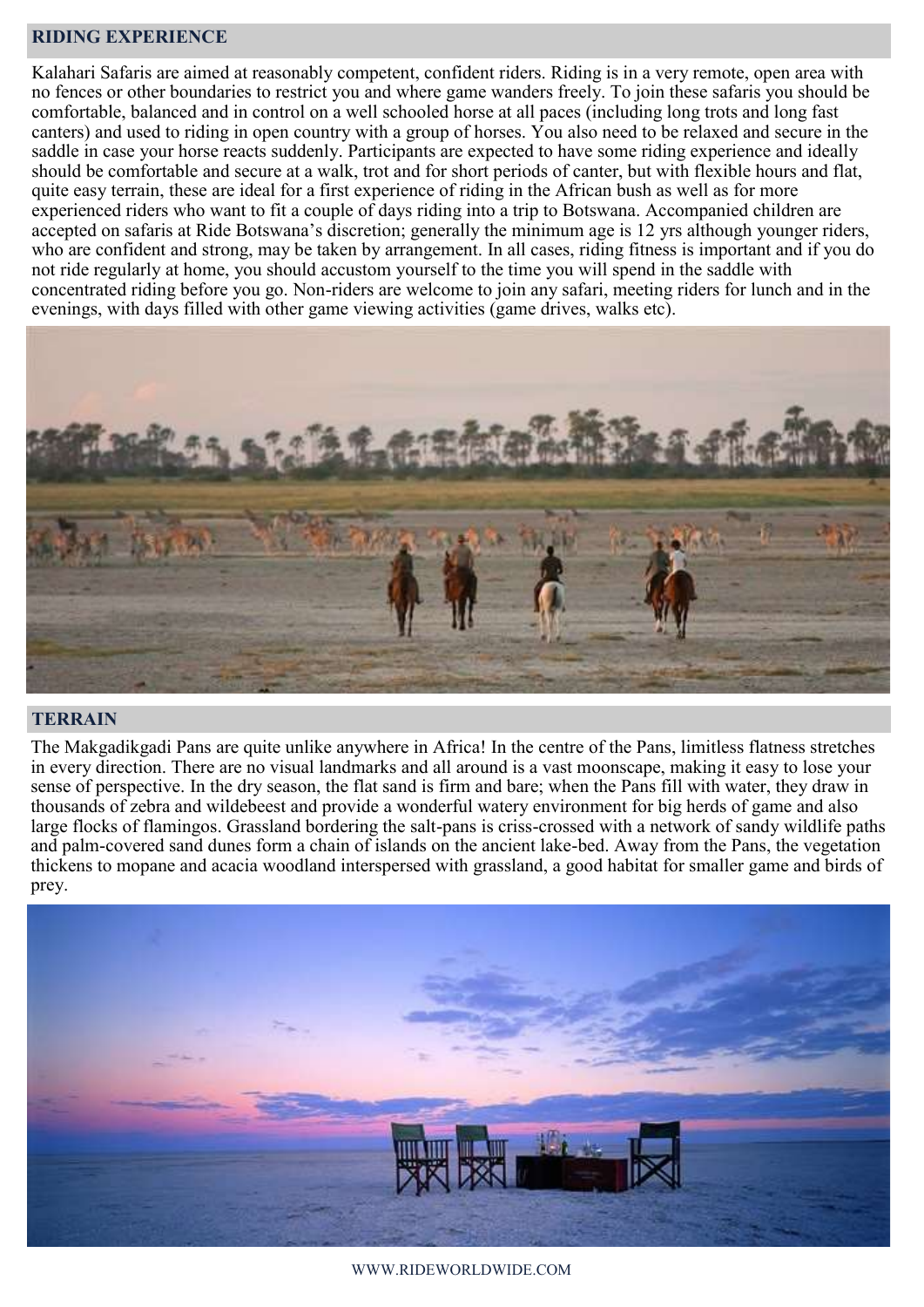# **GAME**

The Kalahari and Makgadikgadi Salt Pans are a harsh environment for game but between January and April, the Kalahari's green (wet) season, the amount of game in the area increases dramatically as it sees Southern Africa's biggest (and last surviving) zebra and wildebeest migration. The highlight of a Kalahari Safari during these months, is the chance to ride with the huge herds of wildebeest, hartebeest and zebra that migrate to the water filled Pans and see the islands and grasslands that adjoin the desert awash with zebra, wildebeest, hartebeest and ostrich with hopeful predators following in their wake, a spectacular sight in the open desert environment. The water also attracts wonderful birdlife including flocks of pink-tinged flamingos. During the dry season, when the migrating game disperses, there is still a chance to see antelope such as springbok, gemsbok and red hartebeest that survive well in the desert year round despite scarce food and water. You may also see monkeys and baboons year round, desert-adapted species such as meerkats at close quarters, nocturnal game such as brown hyena, bat eared fox, aardvark, aardwolf, porcupine and honey badgers as well as birds that include rare koorhans, huge bustards and other birds of prey as well as numerous smaller birds. The famous black maned Kalahari lions, some of the biggest in Africa, are also occasionally seen and often heard at night.



### **GUIDES & SAFETY**

David is a professionally qualified guide with over 25 years' experience and either he or one of his carefully chosen assistant guides normally leads all Kalahari Safaris, accompanied by a back-up rider or groom. David is always a great safari companion. He is an extremely knowledgeable guide and birder (his enthusiasm for the area's birdlife is infectious), always fun and enthusiastic but relaxed and easy going company. All guides are first aid trained and carry a satellite 'phone and / or hand held radio for communication. A basic first aid kitis carried in saddle-bags, with more comprehensive kits kept at the camp / lodge.

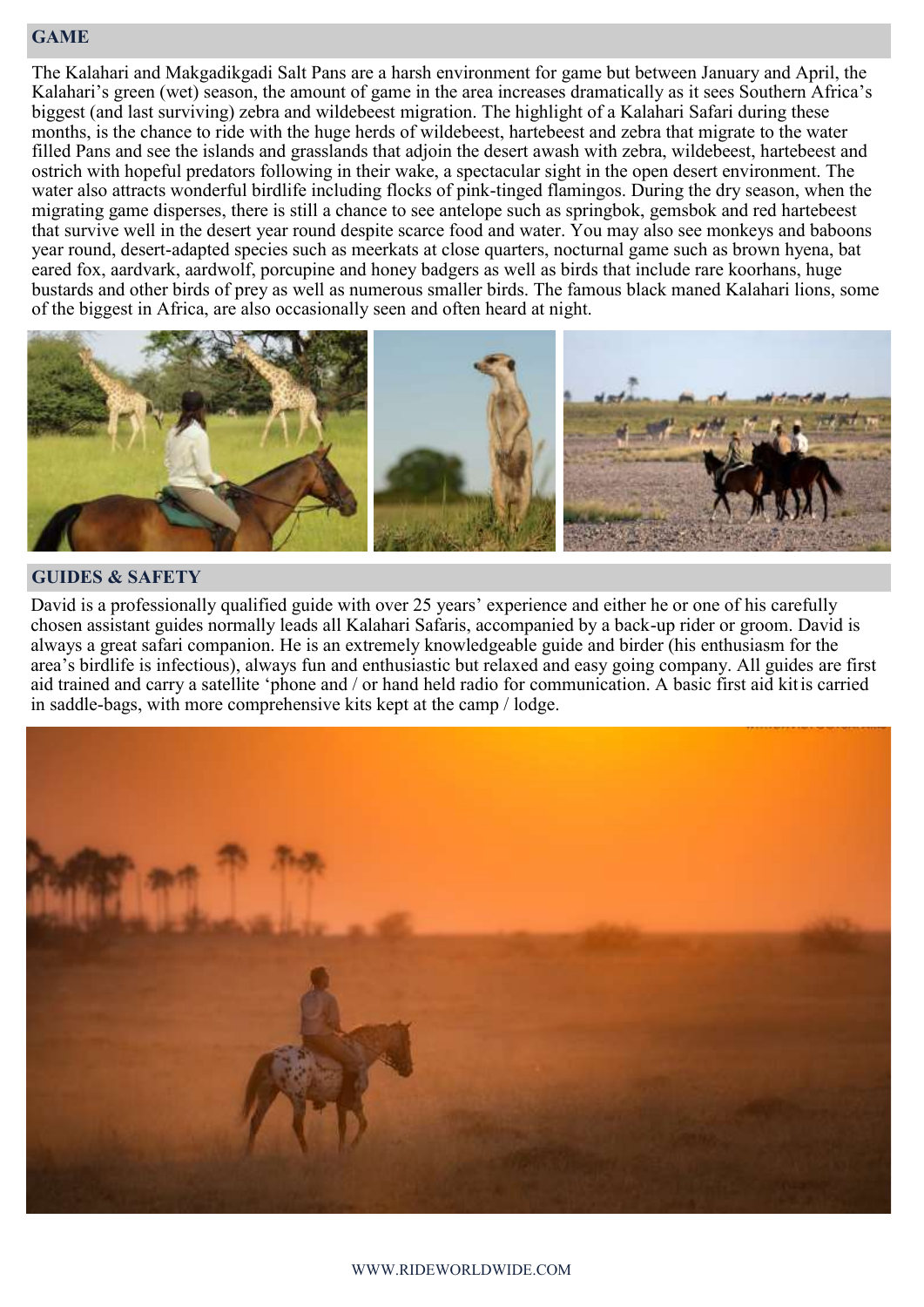## **ACCOMMODATION**



Accommodation for 3 nights on Kalahari Rides is in Camp Kalahari, a tented camp nestled amongst acacias and Mokolwane palms on the edge of the salt Pans. The camp (which sleeps a maximum of 22 guests) is owned by Kalahari specialists Uncharted Africa and has recently been refurbished. It is refreshingly simple yet also comfortable with a large, traditionally built thatch living and dining area and a swimming pool for those hot Kalahari days. It also has 9 spacious twin or double walk-in safari (Meru) tents and a family tent consisting of 2 adjoining tents (2 people in each) with bathroom in between. All tents have attached bathroom with flush loo, shower and hot and cold running water. They also have comfy 4 poster beds, made up with cotton sheets, striped African blankets and hot water bottles if it is cold.



For 5 night programs the remaining 2 nights in the Kalahari are normally spent in a simpler 'fly' camp. In the green season, both nights are in Xau Xai fly camp, where you sleep on stretcher beds in 2 man dome tents set up around a central mess tent, with shared 'bucket and pulley' showers and short drop bush loos. In the dry season, Xau Xai is used for one night and the second night is usually spent sleeping out on bedrolls under the starry Kalahari sky. Lighting in all camps is by kerosene lamps and extras such as torches, soap, towels and ice for drinks, are all provided. Rates for Kalahari Rides assume two sharing and a single supplement is payable to guarantee a single tent.

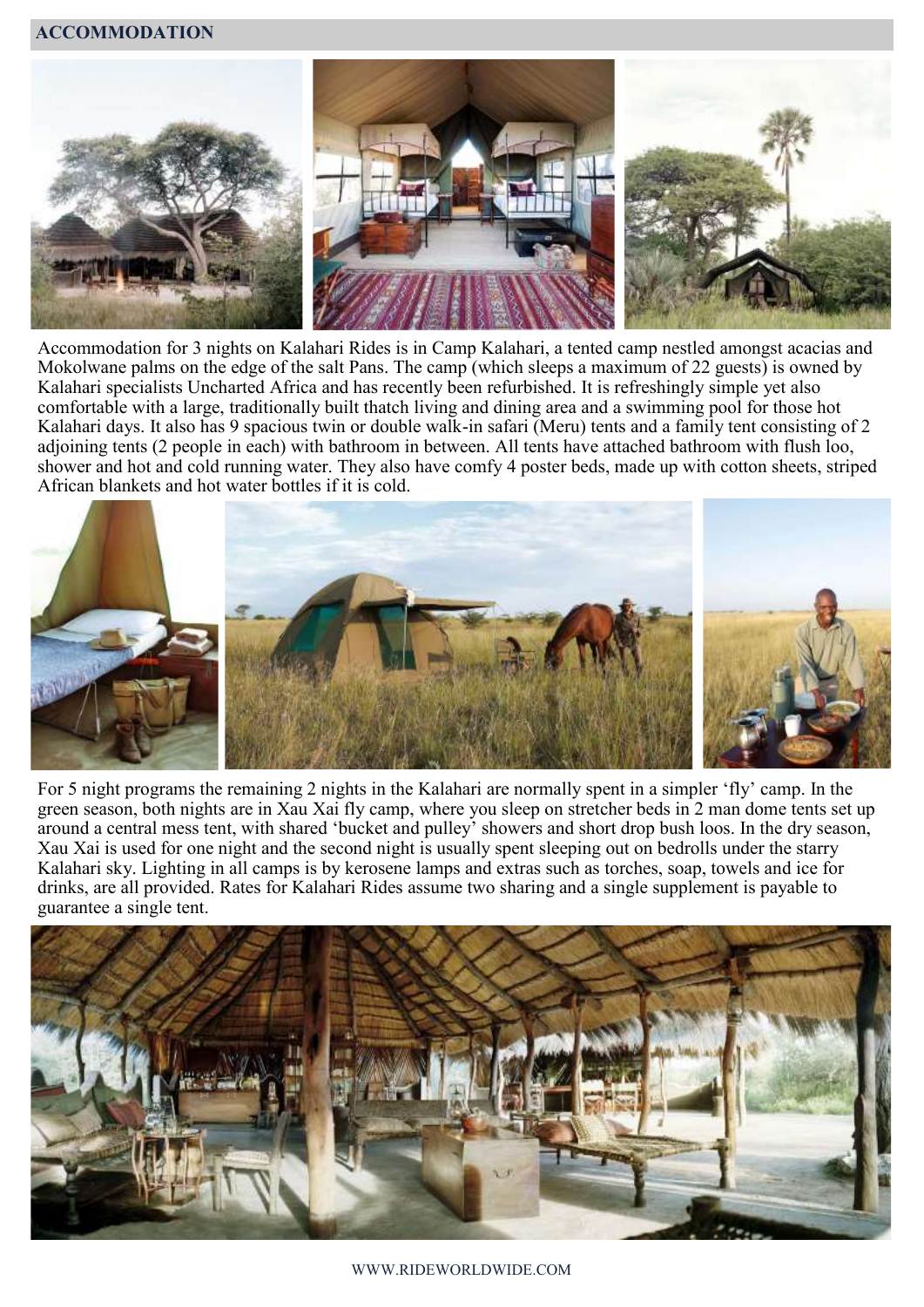# **MEALS**

You will be extremely well fed on these safaris with three delicious meals a day and snacks to keep you going when out riding. Fresh bread is baked every day, breakfasts include a choice of fruit, perhaps porridge, toast and a full cooked breakfast for those who wish or you may be woken with tea, coffee and biscuits brought to your tent before an early morning ride then stop for a cooked breakfast served at tables set up out in the bush. Picnic lunches out riding or served in camp have plenty of freshly prepared salads and vegetables, perhaps quiches, cold meat, fresh fruit as well as tea, coffee and other drinks. There are always snacks to accompany drinks around the fire, and three-course candlelit dinners in the dining tent, or outside under the stars if the weather is fine, make evenings sociable and relaxing. A varied bar with a selection of spirits, wine, beer and soft drinks (with plenty of ice) will all be included.



# **WEATHER & SEASONS**

Summer months in Botswana are September to April and it is generally hottest from October to February, with temperatures up to about 38 degrees C at midday. The wet season is November to April, although most rain usually falls December to February. The coolest months are June to August when midday temperatures reach around 28 degrees C. During these months and in May and September, it can be quite cold in the early mornings and evenings (sometimes dropping below 5 degrees C), but even at the coldest times of year days are normally sunny and warm.

# **WHAT TO BRING**

We will send you a list when you book.

### **ITINERARIES**

The following is an example of the standard 5 night Kalahari itinerary, although please note it is only an example and day-by-day arrangements vary with the season and may also be varied by your guides in their discretion according to game movements, weather and other local conditions**.** In the green (wet) season Kalahari Safaris focus on the game that migrates to the Pans; in the dry season, when game is very sparse, the highlight (not to be missed!) is exploring the extraordinary, eerie desert landscape. Please enquire for Desert & Delta combination itinerary.

### **Kalahari Safari (5 nights)**

**Day 1** Arrive Camp Kalahari by private charter plane or road transfer. Meet David your host and guide, shown to your tents and after tea in camp, meet the horses and an introductory ride to try them and for a first view of the area. Return to camp at sunset, watch the sun go down behind the palms and then hot showers, a lovely dinner and night in camp. (D)

**Day 2** Up with the dawn and a light breakfast before a long morning ride through the 'land of a thousand islands' a chain of palm-covered sand dunes on the ancient lake-bed. The white encrusted pans between the islands provide fantastic going for horses and this is a fun and exhilarating first days ride returning to camp for lunch and a rest whilst it is hot. After lunch, time to relax under the shady thatch or sweeping camel thorns, cooling off in the camp swimming pool. Tea, then head off by vehicle to look for desert game such as springbok, gemsbok and red hartebeest before returning after dark with a spotlight that picks out brown hyena, bat eared fox, aardvark, porcupine, honey badger or perhaps even Kalahari lion. Dinner and night in camp. (B,L,D)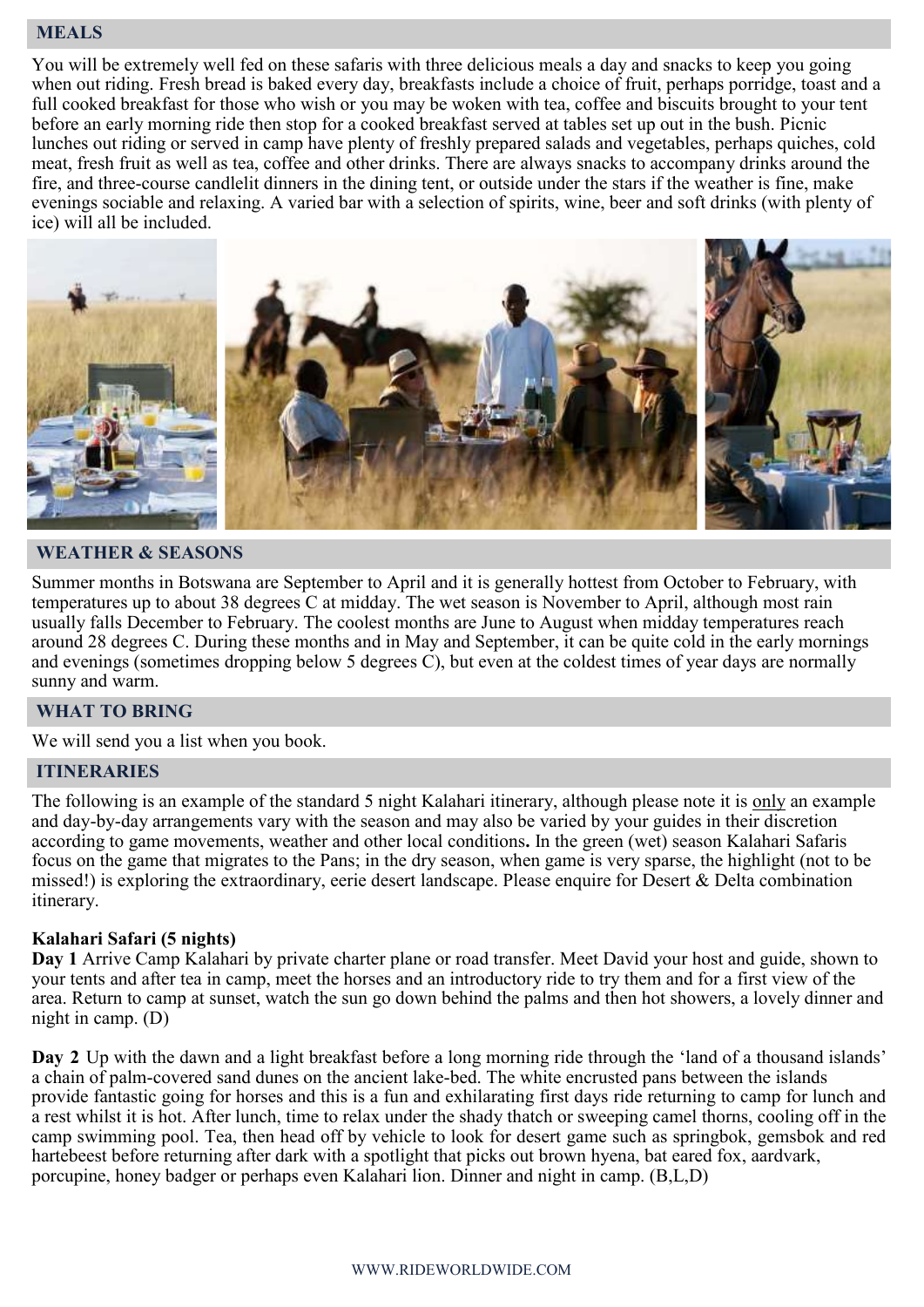## **ITINERARY cont.**

**Day 3** An early departure for a long ride east to Xau Xai fly camp. Pack up essentials for two days in a bag that is loaded on to vehicles, mount up and set off riding through mopane and acacia woodland interspersed with grass that is perfect for long, relaxed canters. This area is rich in birds of prey and you should see Bustards and Korhaans as well as numerous other unusual dry woodland bird species. David is an extremely knowledgeable birder whose enthusiasm is infectious. You may also spot kudu and perhaps the odd bull elephant enjoying fruit of the date palms. Reach the famous Greens Baobab by lunchtime, proudly positioned along the well-travelled Missionary Road, traversed by David Livingstone on his journeys north. The vast trunk of this ancient tree is scarred with the initials of early travellers some dating back over 150 years - a living testimony to the area's history. Lunch is set up close to the adjacent Gutsa Pan, under a stand of palm trees where you may spot Stone Age artefacts and see the hunting blinds used over the millennia by the Kalahari Bushmen. A welcome siesta through the midday heat, a cup of tea to wake you and then ride on to arrive at Xau Xai fly camp for dinner and the night. (B,L,D)



**Day 4** Woken with a steaming cup of tea or coffee and a light breakfast, before mounting up to head off in search of some of the Kalahari's most fascinating inhabitants, the meerkats. Stop close to a colony of meerkats where you can tether the horses and walk into the middle of the group - an ongoing habituation program run by Uncharted Africa, which owns Camp Kalahari, means you can get up close and personal with these captivating creatures. Although not tame, they are used to a human presence and if the morning is chilly, you might find a meerkat snuggling up to you for warmth or, in the absence of a termite mound or tree, using your head as a sentry lookout post… As the day warms up, leave the meerkats to their foraging, mount up and follow well-worn game tracks that lead to resident herds of zebra and congregations of ostrich attracted by the permanent freshwater in hidden waterholes. At around midday ride back to Xau Xai for lunch, a shower and siesta in the shade. In the late afternoon there may be a walk to a nearby waterhole to look for some of the Kalahari's unusual bird species, perhaps watching hundreds of sand grouse fly in or game coming to drink, before returning to camp at sunset or, in the dry season, a wonderful late afternoon ride heading out into the middle of the ancient lakebed where, eventually, all you can see is vast flatness stretching in every direction. Not one visual landmark, you will swiftly lose your sense of perspective - 16,000 square kilometres of baking soda void, inhabited only by you and a few gazillion invisible brine shrimp! Watch the sun-set, the stars come out and settle for a night under the blanketing silence of a star studded sky. (B,L,D)

**Day 5** As the dawn greets this extraordinary landscape and the last of the stars fade, wake for breakfast, then mount up to ride out. In the green season head out from camp cantering along the edge of the Pans and along paths through the grasslands where masses of zebra and wildebeest graze. In the dry season, this ride takes you back towards camp after your unforgettable night on the Pans. Arrive back at Camp Kalahari for showers, **cont. over**

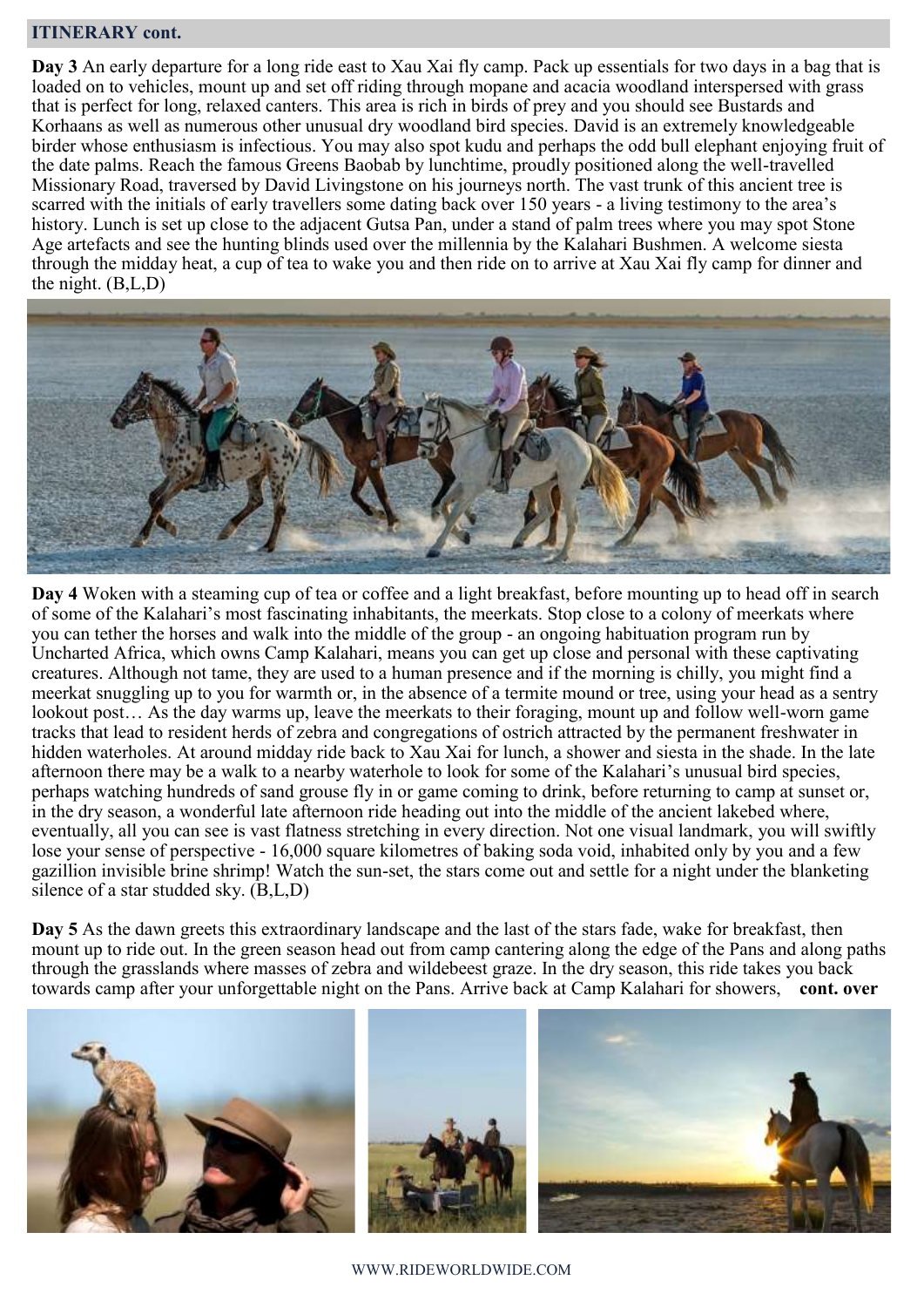## **ITINERARY cont.**

**Day 5 cont.** a late lunch and afternoon to relax, swim or just read by the pool. After tea, a last evening ride to a water-filled Pan to watch flamingos diving for brine shrimp or for a final view of wildebeest and zebra contentedly grazing or for a final gallop in the eeriness of the desert as the sun sets behind swaying palms. Dinner and final night in camp. (B,L,D)

**Day 6** Today a leisurely wake up and breakfast in camp before a drive through the bush to a traditionally built Bushmen village where elders of the Zu/'hoasi Bushmen community will welcome you. A chance to walk out into the bush with the men, women and children of this community is a fascinating experience, an opportunity to learn how these extraordinary people have survived in this harshest of environments. Unchartered Africa passionately support cultural tourism in Botswana and have been working closely with this Zu/'hoasi tribe of the Western Kalahari for many years. They are privileged to have a small group to act as guides and able to offer a window into the past. Return to camp for lunch and pack up for the journey to Maun by private charter or vehicle. (B, L) END



### **DATES & RATES 2022**

**Please note that due to constantly fluctuating exchange rates, safari rates are now quoted in USD. The sterling price will be the equivalent sterling rate using the USD/sterling exchange rate in force when you book/pay.** 

### **5 night Kalahari Safari**

13th to 18th April (USD 4800) 1st to 6th August (USD 5325) 2nd to 7th May (USD 4800) 18th to 23rd September (USD 4800) 8th to 13th June (USD 4800) 22nd to 27th December (USD 4800) 24th to 29th July (USD 5325) 27th December to 1st January 2023 (USD 4800) Single supplement - depends on season, from USD 1775 to USD 1975

### **8 night Desert & Delta Safaris**

January to March - 5 nights Kalahari, 3 nights Okavango April to November - 5 nights Okavango, 3 nights Kalahari 22nd to 30th January (USD 6185) 5th to 13th July (USD 7105) 12th to 20th February (USD 6185) 23rd to 31st August (USD 7105) 1st to 9th March (USD 6185) 6th to 14th September (USD 6790) 21st to 29th March (USD 5575) 20th to 28th September (USD 6790) 1st to 9th April (USD 6340) 7th to 15th October (USD 6790) 21st to 29th April (USD 6340) 22nd to 30th November (USD 6340) 31st May to 8th June (USD 6340) Single supplement - depends on season, from USD 300 to USD 1685

Kalahari Safaris are also possible on request for 2 or more riders, minimum 3 nights - pricing per night as follows: **High Season (July & August) - USD 1065 per person per night;** Single supplement USD 395 **Mid Season (April to June & September to December - USD 960 per person per night;**  Single supplement USD 355 **Low Season (January to March) - USD 880 per person per night;** No single supplement

WWW.RIDEWORLDWIDE.COM